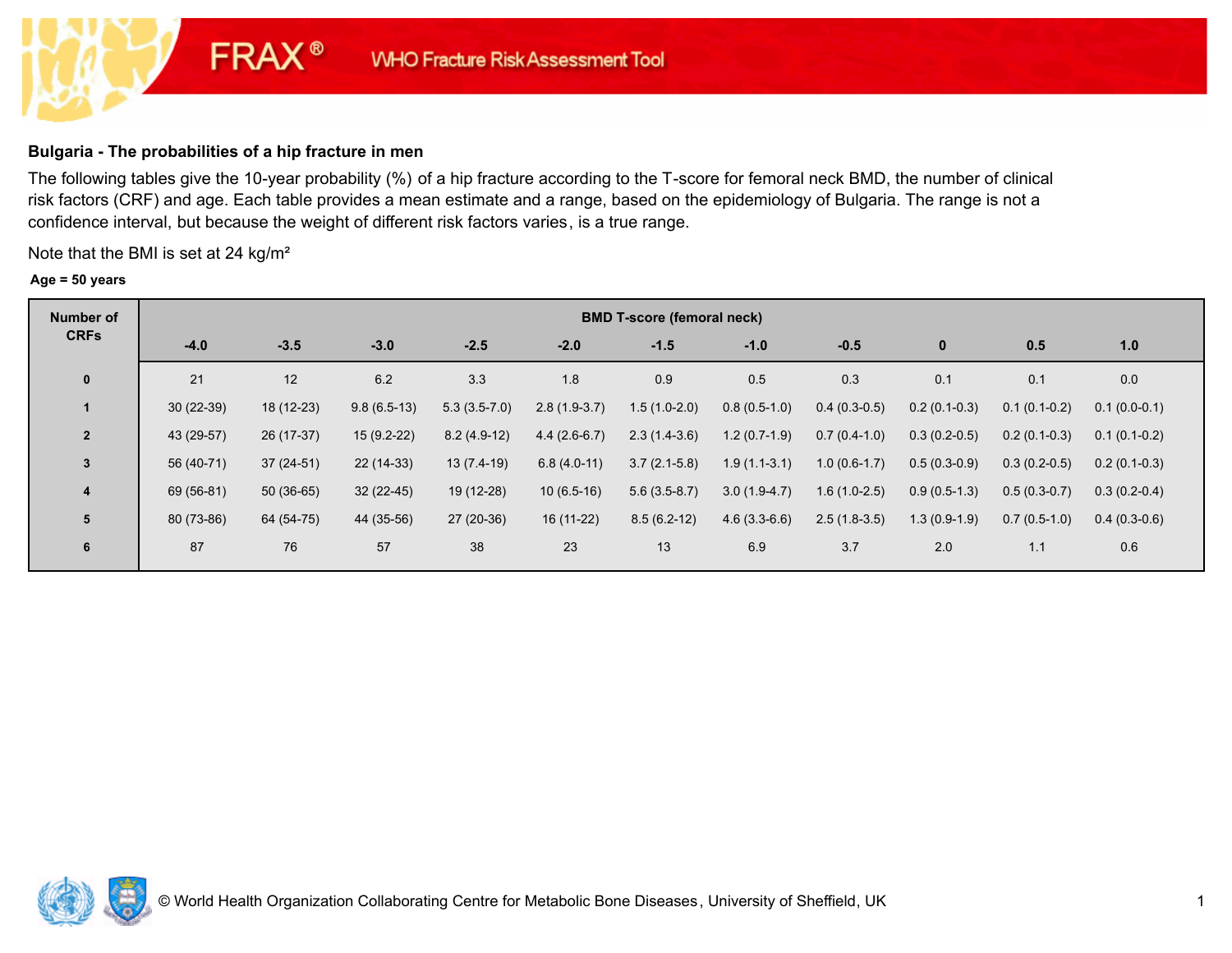## **Age = 55 years**

**FRAX®** 

| <b>Number of</b> | <b>BMD T-score (femoral neck)</b> |             |               |                |                |                |                |                |                |                |                |  |  |
|------------------|-----------------------------------|-------------|---------------|----------------|----------------|----------------|----------------|----------------|----------------|----------------|----------------|--|--|
| <b>CRFs</b>      | $-4.0$                            | $-3.5$      | $-3.0$        | $-2.5$         | $-2.0$         | $-1.5$         | $-1.0$         | $-0.5$         | $\bf{0}$       | 0.5            | 1.0            |  |  |
| $\mathbf 0$      | 18                                | 10          | 5.9           | 3.3            | 1.8            | 1.0            | 0.5            | 0.3            | 0.2            | 0.1            | 0.1            |  |  |
|                  | 26 (19-32)                        | $16(11-19)$ | $9.0(6.2-11)$ | $5.0(3.4-6.3)$ | $2.8(1.9-3.5)$ | $1.5(1.0-1.9)$ | $0.8(0.6-1.1)$ | $0.5(0.3-0.6)$ | $0.3(0.2-0.3)$ | $0.1(0.1-0.2)$ | $0.1(0.1-0.1)$ |  |  |
| $\overline{2}$   | $37(26-48)$                       | $23(15-31)$ | $13(8.6-19)$  | $7.7(4.8-11)$  | $4.3(2.7-6.2)$ | $2.4(1.5-3.4)$ | $1.3(0.8-1.9)$ | $0.7(0.4-1.0)$ | $0.4(0.3-0.6)$ | $0.2(0.1-0.3)$ | $0.1(0.1-0.2)$ |  |  |
| $\mathbf{3}$     | 49 (36-61)                        | $32(22-43)$ | $20(13-28)$   | $12(7.3-17)$   | $6.5(4.0-9.7)$ | $3.6(2.2-5.5)$ | $2.0(1.2-3.1)$ | $1.1(0.7-1.7)$ | $0.6(0.4-1.0)$ | $0.4(0.2-0.5)$ | $0.2(0.1-0.3)$ |  |  |
| $\overline{4}$   | 61 (50-72)                        | 43 (33-56)  | 28 (20-39)    | $17(12-24)$    | $9.8(6.5-14)$  | $5.5(3.6-8.2)$ | $3.1(2.0-4.6)$ | $1.7(1.1-2.6)$ | $1.0(0.6-1.5)$ | $0.5(0.4-0.8)$ | $0.3(0.2-0.5)$ |  |  |
| 5                | 72 (65-79)                        | 56 (48-66)  | 38 (31-49)    | 24 (19-32)     | 14 (11-20)     | $8.2(6.3-11)$  | $4.6(3.5-6.5)$ | $2.6(2.0-3.6)$ | $1.4(1.1-2.1)$ | $0.8(0.6-1.2)$ | $0.5(0.4-0.7)$ |  |  |
| 6                | 80                                | 68          | 50            | 33             | 21             | 12             | 6.8            | 3.8            | 2.2            | 1.2            | 0.7            |  |  |

#### **Age = 60 years**

| Number of      |             | <b>BMD T-score (femoral neck)</b> |                |                |                |                |                |                |                |                |                |  |  |  |
|----------------|-------------|-----------------------------------|----------------|----------------|----------------|----------------|----------------|----------------|----------------|----------------|----------------|--|--|--|
| <b>CRFs</b>    | $-4.0$      | $-3.5$                            | $-3.0$         | $-2.5$         | $-2.0$         | $-1.5$         | $-1.0$         | $-0.5$         | $\bf{0}$       | 0.5            | 1.0            |  |  |  |
| $\mathbf 0$    | 14          | 8.6                               | 5.1            | 3.0            | 1.8            | 1.0            | 0.6            | 0.4            | 0.2            | 0.1            | 0.1            |  |  |  |
|                | $20(15-24)$ | $13(9.0-15)$                      | $7.6(5.4-9.1)$ | $4.5(3.2-5.4)$ | $2.7(1.9-3.2)$ | $1.6(1.1-1.9)$ | $0.9(0.6-1.1)$ | $0.5(0.4-0.6)$ | $0.3(0.2-0.4)$ | $0.2(0.1-0.2)$ | $0.1(0.1-0.1)$ |  |  |  |
| $\overline{2}$ | $29(20-36)$ | 18 (13-24)                        | $11(7.5-15)$   | $6.8(4.5-9.2)$ | $4.0(2.6-5.5)$ | $2.4(1.5-3.2)$ | $1.4(0.9-1.9)$ | $0.8(0.5-1.1)$ | $0.5(0.3-0.7)$ | $0.3(0.2-0.4)$ | $0.2(0.1-0.2)$ |  |  |  |
| 3              | 38 (29-48)  | 26 (18-34)                        | $16(11-22)$    | $10.0(6.7-14)$ | $6.0(4.0-8.4)$ | $3.5(2.3-5.0)$ | $2.1(1.4-3.0)$ | $1.2(0.8-1.8)$ | $0.7(0.5-1.1)$ | $0.4(0.3-0.6)$ | $0.3(0.2-0.4)$ |  |  |  |
| 4              | 49 (40-59)  | $35(27-45)$                       | 23 (17-31)     | 14 (10-20)     | $8.8(6.3-12)$  | $5.2(3.7-7.6)$ | $3.1(2.2-4.5)$ | $1.8(1.3-2.7)$ | $1.1(0.8-1.6)$ | $0.7(0.5-1.0)$ | $0.4(0.3-0.6)$ |  |  |  |
| 5              | 60 (54-68)  | 45 (39-55)                        | $31(26-40)$    | $20(17-27)$    | $13(10-17)$    | $7.7(6.3-11)$  | $4.6(3.7-6.3)$ | $2.7(2.2-3.8)$ | $1.6(1.3-2.3)$ | $1.0(0.8-1.4)$ | $0.6(0.5-0.8)$ |  |  |  |
| 6              | 69          | 56                                | 41             | 28             | 18             | 11             | 6.7            | 4.0            | 2.4            | 1.5            | 0.9            |  |  |  |

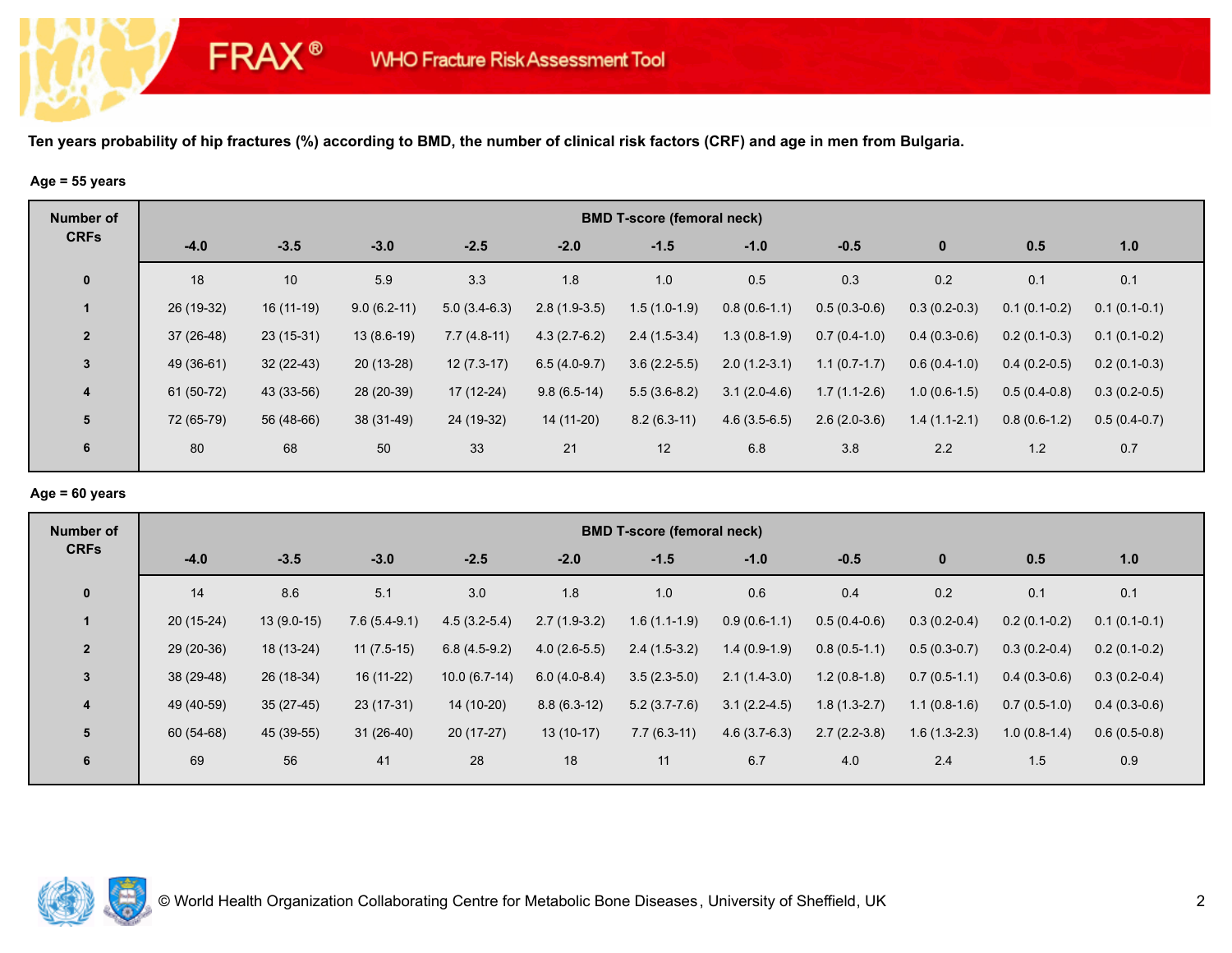#### **Age = 65 years**

**FRAX®** 

| <b>Number of</b> | <b>BMD T-score (femoral neck)</b> |              |                |                |                |                |                |                |                |                |                |  |  |
|------------------|-----------------------------------|--------------|----------------|----------------|----------------|----------------|----------------|----------------|----------------|----------------|----------------|--|--|
| <b>CRFs</b>      | $-4.0$                            | $-3.5$       | $-3.0$         | $-2.5$         | $-2.0$         | $-1.5$         | $-1.0$         | $-0.5$         | $\bf{0}$       | 0.5            | 1.0            |  |  |
| $\mathbf{0}$     | 12                                | 7.4          | 4.7            | 2.9            | 1.8            | 1.1            | 0.7            | 0.4            | 0.3            | 0.2            | 0.1            |  |  |
|                  | $16(12-18)$                       | $11(7.7-12)$ | $6.8(4.9-7.7)$ | $4.3(3.1-4.9)$ | $2.7(1.9-3.1)$ | $1.7(1.2-1.9)$ | $1.0(0.7-1.2)$ | $0.6(0.5-0.7)$ | $0.4(0.3-0.5)$ | $0.3(0.2-0.3)$ | $0.2(0.1-0.2)$ |  |  |
| $\overline{2}$   | 23 (17-28)                        | $15(11-19)$  | $9.8(6.9-12)$  | $6.2(4.3-8.0)$ | $3.9(2.7-5.1)$ | $2.5(1.7-3.2)$ | $1.5(1.0-2.0)$ | $1.0(0.6-1.2)$ | $0.6(0.4-0.8)$ | $0.4(0.3-0.5)$ | $0.3(0.2-0.3)$ |  |  |
| $\mathbf{3}$     | $30(24-38)$                       | $21(16-27)$  | $14(10-18)$    | $8.9(6.5-12)$  | $5.7(4.1-7.6)$ | $3.6(2.5-4.8)$ | $2.2(1.6-3.0)$ | $1.4(1.0-1.9)$ | $0.9(0.6-1.2)$ | $0.6(0.4-0.8)$ | $0.4(0.3-0.5)$ |  |  |
| $\overline{4}$   | 39 (33-47)                        | 28 (23-35)   | 19 (15-25)     | $13(9.7-17)$   | $8.1(6.2-11)$  | $5.2(3.9-7.1)$ | $3.3(2.5-4.5)$ | $2.1(1.5-2.9)$ | $1.3(1.0-1.9)$ | $0.9(0.6-1.2)$ | $0.5(0.4-0.8)$ |  |  |
| 5                | 48 (44-56)                        | $36(32-44)$  | $26(23-32)$    | $17(15-23)$    | $11(9.9-15)$   | $7.4(6.4-9.9)$ | $4.7(4.0-6.3)$ | $3.0(2.6-4.1)$ | $1.9(1.7-2.6)$ | $1.2(1.1-1.7)$ | $0.8(0.7-1.1)$ |  |  |
| 6                | 57                                | 45           | 34             | 24             | 16             | 10             | 6.6            | 4.3            | 2.8            | 1.8            | 1.2            |  |  |

# **Age = 70 years**

| Number of      | <b>BMD T-score (femoral neck)</b> |              |                |                |                |                |                |                |                |                |                |  |  |
|----------------|-----------------------------------|--------------|----------------|----------------|----------------|----------------|----------------|----------------|----------------|----------------|----------------|--|--|
| <b>CRFs</b>    | $-4.0$                            | $-3.5$       | $-3.0$         | $-2.5$         | $-2.0$         | $-1.5$         | $-1.0$         | $-0.5$         | $\bf{0}$       | 0.5            | 1.0            |  |  |
| $\mathbf 0$    | 10                                | 7.1          | 4.8            | 3.2            | 2.1            | 1.4            | 0.9            | 0.6            | 0.4            | 0.3            | 0.2            |  |  |
|                | 16 (14-21)                        | $11(9.9-14)$ | $7.5(6.7-9.8)$ | $5.0(4.5-6.6)$ | $3.4(3.0-4.4)$ | $2.2(2.0-2.9)$ | $1.5(1.3-1.9)$ | $1.0(0.9-1.3)$ | $0.7(0.6-0.9)$ | $0.5(0.4-0.6)$ | $0.3(0.3-0.4)$ |  |  |
| $\overline{2}$ | 23 (19-29)                        | $17(14-21)$  | $12(9.4-15)$   | $7.9(6.4-10)$  | $5.3(4.3-7.0)$ | $3.6(2.9-4.7)$ | $2.4(1.9-3.1)$ | $1.6(1.3-2.1)$ | $1.1(0.9-1.5)$ | $0.7(0.6-1.0)$ | $0.5(0.4-0.7)$ |  |  |
| 3              | $33(27-39)$                       | 24 (20-30)   | $17(14-22)$    | $12(9.5-15)$   | $8.3(6.5-11)$  | $5.6(4.3-7.2)$ | $3.8(2.9-4.8)$ | $2.6(2.0-3.3)$ | $1.7(1.3-2.2)$ | $1.2(0.9-1.5)$ | $0.8(0.6-1.0)$ |  |  |
| 4              | 43 (36-50)                        | $34(27-40)$  | $25(20-30)$    | 18 (14-22)     | $13(9.8-15)$   | $8.7(6.6-11)$  | $5.9(4.4-7.2)$ | $4.0(3.0-4.9)$ | $2.8(2.1-3.4)$ | $1.9(1.4-2.3)$ | $1.3(1.0-1.6)$ |  |  |
| 5              | 54 (46-58)                        | 44 (37-48)   | $35(28-38)$    | 26 (20-29)     | 19 (14-21)     | $13(10-15)$    | $9.1(6.9-10)$  | $6.3(4.7-7.0)$ | $4.4(3.3-4.9)$ | $3.0(2.3-3.4)$ | $2.1(1.6-2.3)$ |  |  |
| 6              | 63                                | 55           | 45             | 36             | 27             | 20             | 14             | 9.7            | 6.8            | 4.8            | 3.3            |  |  |

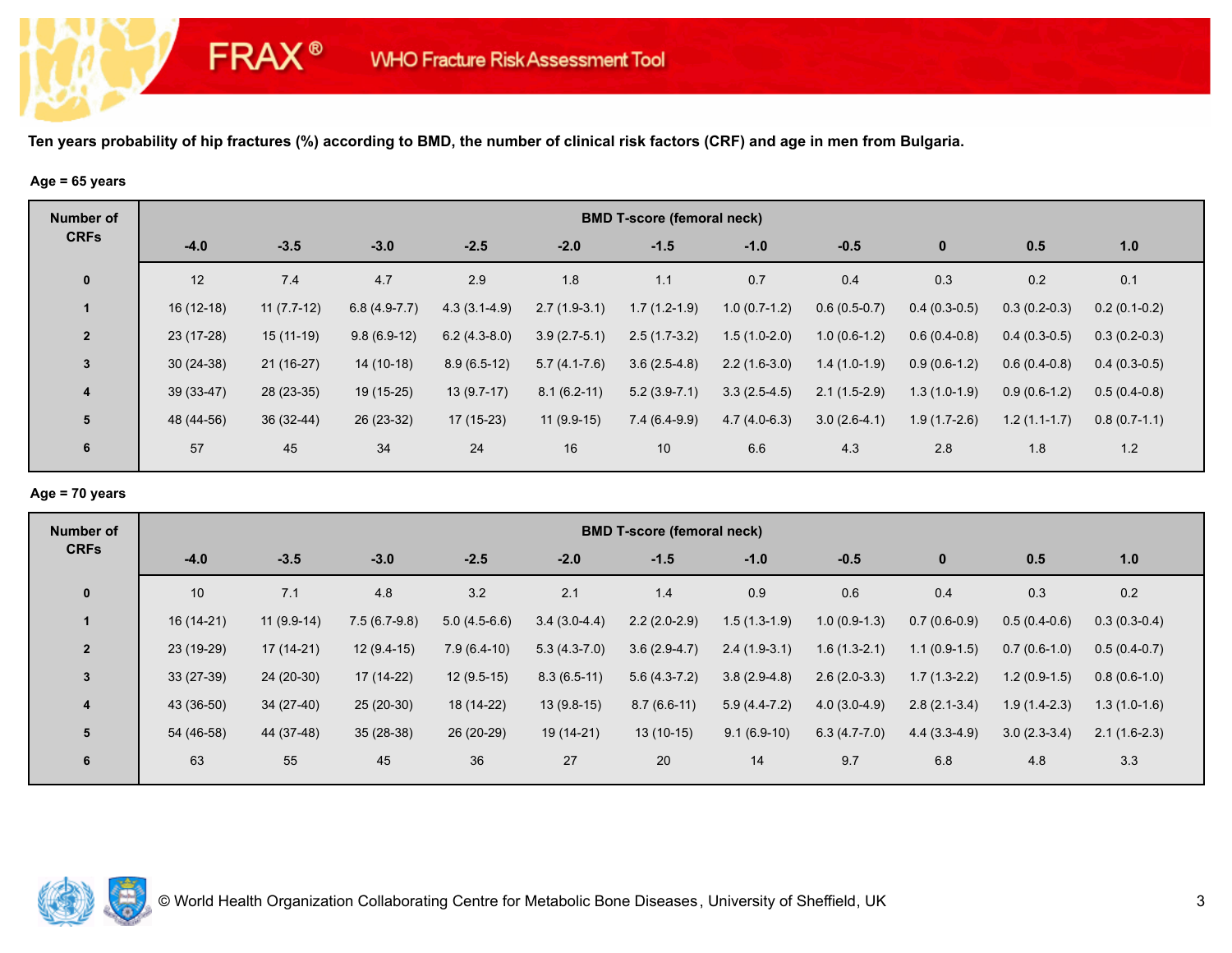# **Age = 75 years**

**FRAX®** 

| <b>Number of</b> | <b>BMD T-score (femoral neck)</b> |             |               |               |               |                |                |                |                |                |                |  |  |
|------------------|-----------------------------------|-------------|---------------|---------------|---------------|----------------|----------------|----------------|----------------|----------------|----------------|--|--|
| <b>CRFs</b>      | $-4.0$                            | $-3.5$      | $-3.0$        | $-2.5$        | $-2.0$        | $-1.5$         | $-1.0$         | $-0.5$         | $\mathbf{0}$   | 0.5            | 1.0            |  |  |
| $\mathbf 0$      | 10 <sup>°</sup>                   | 7.2         | 5.1           | 3.6           | 2.5           | 1.8            | 1.2            | 0.9            | 0.6            | 0.5            | 0.3            |  |  |
|                  | $17(13-33)$                       | 13 (9.6-26) | $9.3(6.9-20)$ | $6.7(5.0-14)$ | $4.8(3.5-10)$ | $3.4(2.5-7.5)$ | $2.4(1.8-5.3)$ | $1.7(1.3-3.8)$ | $1.3(0.9-2.8)$ | $0.9(0.7-2.0)$ | $0.6(0.5-1.4)$ |  |  |
| $\overline{2}$   | $26(18-43)$                       | $21(13-35)$ | $16(9.6-27)$  | $12(6.9-21)$  | $8.4(5.0-15)$ | $6.0(3.5-11)$  | $4.3(2.5-8.1)$ | $3.1(1.8-5.9)$ | $2.3(1.3-4.3)$ | $1.7(0.9-3.2)$ | $1.2(0.7-2.3)$ |  |  |
| $\mathbf{3}$     | $37(23-52)$                       | $30(18-44)$ | 24 (13-36)    | 18 (9.6-28)   | 14 (6.9-22)   | $10(5.0-16)$   | $7.3(3.5-12)$  | $5.4(2.6-8.8)$ | $4.0(1.9-6.5)$ | $2.9(1.3-4.8)$ | $2.1(1.0-3.5)$ |  |  |
| $\overline{4}$   | 49 (30-60)                        | 42 (24-52)  | 34 (18-44)    | 27 (14-36)    | 21 (10.0-28)  | 16 (7.3-22)    | $12(5.2-16)$   | $8.9(3.8-12)$  | $6.6(2.8-9.1)$ | $4.8(2.0-6.7)$ | $3.5(1.5-4.9)$ |  |  |
| 5                | 61 (40-67)                        | 53 (32-60)  | 46 (25-52)    | 38 (19-44)    | $31(14-36)$   | 24 (11-28)     | 18 (7.8-22)    | $14(5.7-17)$   | $11(4.2-12)$   | $7.9(3.1-9.3)$ | $5.8(2.3-6.9)$ |  |  |
| 6                | 71                                | 65          | 58            | 50            | 42            | 34             | 27             | 21             | 16             | 12             | 9.3            |  |  |

# **Age = 80 years**

| Number of      | <b>BMD T-score (femoral neck)</b> |              |               |               |               |                |                |                  |                |                |                |  |  |
|----------------|-----------------------------------|--------------|---------------|---------------|---------------|----------------|----------------|------------------|----------------|----------------|----------------|--|--|
| <b>CRFs</b>    | $-4.0$                            | $-3.5$       | $-3.0$        | $-2.5$        | $-2.0$        | $-1.5$         | $-1.0$         | $-0.5$           | $\bf{0}$       | 0.5            | 1.0            |  |  |
| $\mathbf 0$    | 9.1                               | 6.9          | $5.2\,$       | 3.9           | 2.9           | 2.2            | 1.6            | 1.2              | 0.9            | 0.7            | 0.5            |  |  |
| -1             | $15(11-30)$                       | $12(8.8-25)$ | $9.2(6.7-19)$ | $7.0(5.1-15)$ | $5.3(3.8-12)$ | $4.0(2.8-8.8)$ | $3.0(2.1-6.7)$ | $2.3(1.6-5.2)$   | $1.8(1.2-4.0)$ | $1.3(0.9-3.0)$ | $1.0(0.7-2.3)$ |  |  |
| $\overline{2}$ | 23 (15-40)                        | 19 (11-33)   | $15(8.7-27)$  | $12(6.6-21)$  | $9.0(5.0-17)$ | $6.8(3.7-13)$  | $5.2(2.8-9.9)$ | $4.0(2.2 - 7.7)$ | $3.1(1.7-6.0)$ | $2.4(1.3-4.6)$ | $1.8(1.0-3.5)$ |  |  |
| $\mathbf{3}$   | 33 (19-48)                        | 28 (15-41)   | 22 (12-34)    | 18 (9.1-28)   | 14 (6.9-23)   | $11(5.2-18)$   | $8.5(4.0-14)$  | $6.7(3.1-11)$    | $5.2(2.4-8.7)$ | $4.0(1.8-6.8)$ | $3.1(1.4-5.3)$ |  |  |
| 4              | 44 (25-55)                        | 38 (20-49)   | $32(16-42)$   | 26 (13-36)    | $21(9.6-29)$  | $17(7.4-24)$   | $13(5.6-19)$   | $11(4.4-15)$     | $8.3(3.4-12)$  | $6.5(2.6-9.4)$ | $5.1(2.0-7.3)$ |  |  |
| 5              | 55 (34-61)                        | 49 (28-55)   | 42 (22-49)    | $36(18-42)$   | $30(14-35)$   | 24 (11-29)     | $20(8.3-23)$   | $16(6.5-19)$     | $13(5.1-15)$   | $10(4.0-12)$   | $8.0(3.1-9.5)$ |  |  |
| 6              | 65                                | 60           | 54            | 47            | 40            | 34             | 28             | 23               | 19             | 15             | 12             |  |  |